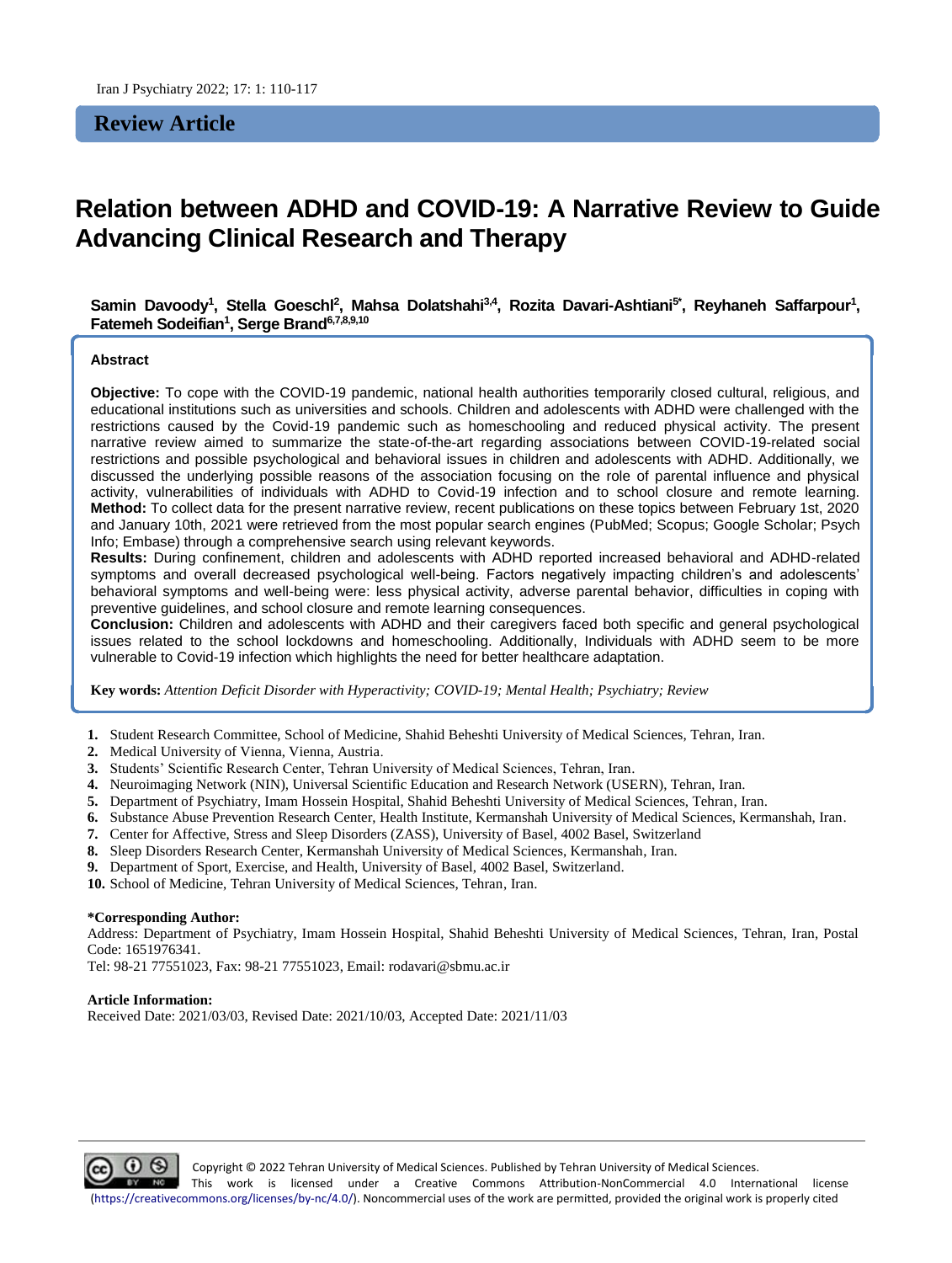The coronavirus disease 2019 (COVID-19) and it becoming a pandemic has brought numerous challenges for societies, individuals, and healthcare systems. To decrease the risk of the virus spreading and further deaths and severe cases of infection, health care authorities imposed confinements (1). To this end, health authorities temporarily legislated to close borders, schools, universities, cultural and sports events, and to prevent gatherings in open spaces. Although these preventive measures could restrict virus transmission, there was concern that such actions might negatively affect physical and mental health of individuals (2, 3).

Restrictions related to confinements might impact a person's mental well-being. This holds even more true for children and adolescents with psychiatric disorders such as attention-deficit/hyperactivity disorder (ADHD) (4). Furthermore, compared to children and adolescents in non-quarantine situations, children and adolescents in quarantine reported higher self-rated scores of psychological distress such as worry, helplessness, and fear (5). Concurrently, individuals with mental disorders may be at greater risk for COVID-19 infection compared to healthy individuals (6, 7). This may stem from difficulties in adhering to quarantine rules, not following healthcare instructions pertaining to COVID-19, homelessness, limitations in access to healthcare, or living in places with higher exposure to the contagion (8).

Attention-deficit/hyperactivity disorder (ADHD) is one of the most common disorders among children and adolescents (9). It is estimated that about 5-7% of children worldwide are diagnosed with ADHD, and the prevalence of ADHD in Tehran, the capital city of Iran, was reported to be about 8.6% (10). Commonly, ADHD co-occurs with impaired academic, social, and/or occupational functioning, aggression, learning disabilities, high risk taking, inattentiveness, depression, disobedience, low self-esteem, and emotional and cognitive problems (11). ADHD is primarily known as a childhood disorder; however, about 50% of children with ADHD continue to have the symptoms into adolescence, and 30-60% of these continue having symptoms as adults (12, 13). Notably, it was previously reported that the symptoms of ADHD might worsen throughout the COVID-19 pandemic (14, 15). This can put children and adolescents with ADHD at risk for COVID-19 infection (7).

However, at present, there appears to be a lack of narrative reviews to demonstrate the COVID-19 pandemic impact on individuals with ADHD and the vulnerability of these individuals to the consequences of this pandemic. The consequences of the pandemic on ADHD appears to be still controversial (16). Thus, clinicians might benefit from recommendations such as improving everyday life for individuals with ADHD during the Covid-19-related confinement. In the present narrative review, we aimed at highlighting and summarizing the most recent knowledge and findings on associations between COVID-19-related restrictions and the psychological well-being of children and adolescents with ADHD. The following topics were reported: a) impact of Covid-19 pandemic on ADHD symptoms, including impact on physical activity and parental influence; b) vulnerabilities of individuals with ADHD to Covid-19 infection and c) vulnerabilities of individuals with ADHD to consequences of school closure and remote learning.

# **Materials and Methods**

We note that by default, it was impossible to review and retrieve all relevant and rapidly growing literature on the topic.

First, we searched for papers in the Google Scholar database using the term "Covid-19 and ADHD" and "Covid-19 and Attention deficit hyperactivity disorder" published between February 1st, 2020 and January 10th, 2021. To make sure our search strategy yielded efficient results, we searched Google Scholar using the term "mental health and Covid-19". Then, we went through articles and selected those focusing more specifically to the topic. Next, we applied the same search strategy in other more popular databases (PubMed, Embase, PsychInfo, and Scopus) and retrieved papers which were not selected in the first phase. Using this strategy, 28 papers focusing on the relation between Covid-19 related consequences and ADHD in children and adolescents were selected. The search focused on all types of recent articles and guidelines published between February 1st, 2020 and January 10th, 2021. We specially focused on publications which assessed the psychological impact of Covid-19 pandemic and its related restrictions on children and adolescents with ADHD.

# **Results**

#### **1.Impact of Covid-19 on ADHD symptoms and related problems in children and adolescents with ADHD**

Compared to the time lapse before confinement, children and adolescents reported to have much less contact with their friends, peers and teachers (17). ADHD-related symptoms such as conduct and prosocial behaviors, behavioral symptoms, and emotional difficulties worsened during confinement (18). To illustrate, Zhang *et al.* (19, 20) conducted a cross-sectional study to investigate mental health related conditions of children with ADHD during the Covid-19 outbreak. The authors hypothesized that children's ADHD symptoms might have accentuated since start of the Covid-19 pandemic. To this end, Zhang *et al.* recruited 241 school aged children (194 boys and 47 girls) between 6-15 years old (M=9.4, SD=2.39). To assess children's ADHD-related behavior during the Covid-19 pandemic, parents completed the Swanson, Nolan, and Pelham scale (SNAP-IV) – parent form (21). 54% of parents reported that their children had more difficulties with attention;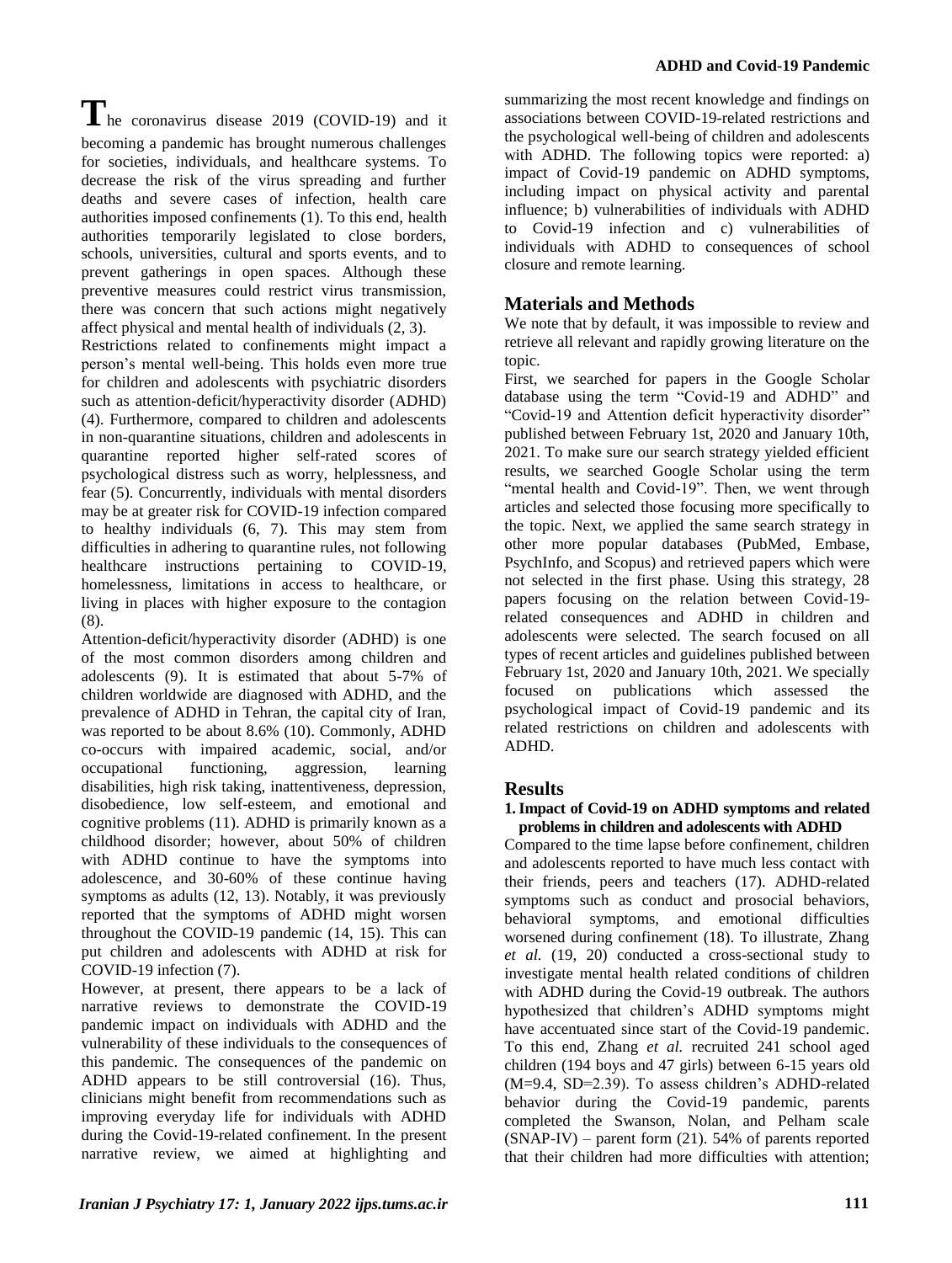## **Davoody, Goeschl, Dolatshahi, et al.**

56% of parents reported that their children had more issues with daily routines, and 67% of parents reported that their children had more difficulties with coping with anger. The authors also found that increased ADHD symptoms were associated with higher negative mood. Additionally, Bobo *et al*. (14) conducted an epidemiological study to assess global life conditions and general well-being of children and adolescents with ADHD during the Covid-19 confinement. Utilizing social media, the authors surveyed 538 parents of individuals with ADHD between day 20 and 30 of lockdown in France. Most of the responders were mothers and the mean age for their children was 10.5 years. Based on parental reports, about 34% of children experienced deterioration in their well-being, in 34% of children well-being remained unchanged, and in 31% of children well-being improved. Attention in children with ADHD improved. Parents associated improvement in attention with being in a familiar environment conducive to work. Additionally, some parents observed decreases in agitation symptoms and associated this improvement with the relaxation of time-constraints (such as those imposed by school, rehabilitation, and follow-up appointments). Furthermore, increased opposition or aggression during confinement was also reported by parents and described as part of sleep and emotional disturbance such as more frequent violence. To summarize, the result of this survey did not suggest a significant worsening of ADHD symptoms during the Covid-19 confinement (14). However, this evidence was descriptive and anecdotal, and, therefore, there is no potential for bias.

Furthermore, results of the study conducted by Shah *et al.* (22) showed that the Covid-19 lockdown negatively impacted symptoms in children with ADHD. Using an online questionnaire, the authors aimed to explore how Covid-19 lockdown had changed behavior of children with ADHD and their parents and how it had impacted severity of ADHD. Items of the questionnaire assessing severity of ADHD were taken from the Vanderbilt ADHD parent rating scale (20). Among the 48 participants who filled out the initial survey, 47.9% were fathers, 45.8% were mothers, and 6.3% were other relatives of children with ADHD. The mean age of children with ADHD was reported to be 9.79 with gender mainly being male. Based on the results of the survey, irritability/tantrum was markedly increased in 11 children and slightly increased in 11 children with ADHD. Additionally, disruptive/disturbing behavior was markedly increased in 6 and slightly increased in 17 children with ADHD. Feelings such as boredom, anxiety, and demand for more time from parents were also increased to about 35%, 30% and 36%, respectively. Based on the results taken from the Vanderbilt ADHD severity scale, ADHD symptoms such as inattention, hyperactivity, and oppositional defiance problems were mainly reported often/very often by parents or relatives during the last one month.

This study demonstrated that the Covid-19 lockdown was associated with worsened ADHD symptoms in a major proportion of Children with ADHD and improved behavioral/academic functioning in a few children. Moreover, the results of a more recent study using online surveys by Melegari *et al.* (4) on 992 parents of individuals with ADHD aimed to explore severity degree of disruptive behaviors (i.e., opposition, verbal and physical aggression, restlessness, argument) and mood/emotional state (i.e., irritability, sadness, anxiety, boredom, little enjoyment/interest, temper tantrums) based on their frequency before and during the Covid-19 lockdown. The authors found significant inconsistencies in all dimensions. During the lockdown, in children with highly severe ADHD, all explored dimensions were elevated in frequency except opposition and restlessness, whereas in adolescents with highly severe ADHD, elevated percentages were observed only in these dimensions: little enjoyment/interest, boredom, temper tantrums, and argument. Understanding of the mentioned worsening and the different patterns of change between children and adolescents require further research. In general, the study suggested that individuals with ADHD with high and moderate severity degree were more stable in their severity degree compared to individuals with low severity degree of symptoms. Interestingly, subjects with moderate and severe symptoms showed improvement during the Covid-19 lockdown. The highest scale of alteration and significant worsening in around all dimension were reported in individuals with low severity degree before and during the Covid-19 lockdown. This study also confirmed that children were more vulnerable to mood fluctuations compared with adolescents and suggested further research to understand this general worsening with focus on unraveling association with acute stress symptoms, management strategies of the situation by parents, and comorbidity profile of the individuals with ADHD independently by age and mental health. To this end, attention to this vulnerable group in various efficient forms (e.g. "text-message" based intervention) was highly suggested to help them overcome the challenges and lessen the distress during the ongoing Covid-19 pandemic.

It was previously known that sleep disorders are common in ADHD and can leave dire impacts on neurobehavioral functions (e.g., memory, emotion regulation, and learning) (23). In this regard, one singlecenter cross-sectional study evaluated the relationship between chronotype preference/sleep problems and severity of symptoms in children with ADHD during the Covid-19 outbreak. The authors surveyed 76 children with ADHD aging 8-12 years and their parents using Children's Sleep Habits Questionnaire (CSHQ) and Children's Chronotype Questionnaire (CCQ) during the 5th week after lockdown. The findings showed that individuals preferring evening time ("E chronotype") were more prevalent and had more sleep disturbance in comparison with the control group. The E-type group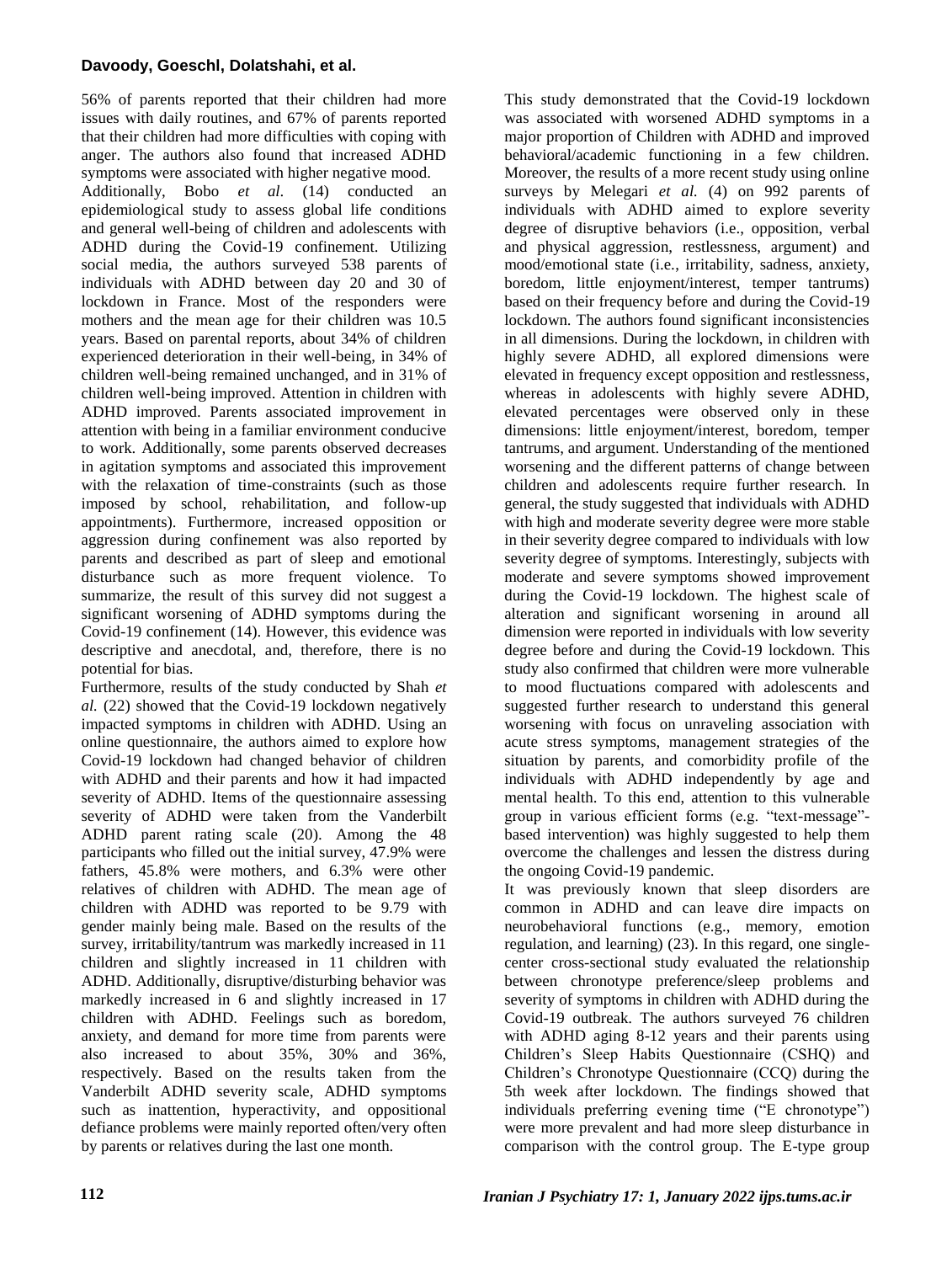also exhibited more severe ADHD symptoms compared to the non-E type group since the COVID-19 outbreak. The results indicated that good quantity and quality of sleep in children and adolescents with ADHD can mitigate ADHD symptoms (24). Additionally, Sciberras *et al.* (15) found that children with ADHD experienced increased sleep problems during the Covid-19 pandemic. Worthy of note is that less outdoor activities and fewer opportunities to exercise may have a role in worsening of sleep problems (25). Parents of children with ADHD have a significant role in supervising and regulating the sleep pattern of their children, and their proper management can positively change behavior, social function, and emotion of their children (26). Thus, the authors believe that conscious measures should be taken to train and raise awareness in parents of children with ADHD on sleep problems which their children might face during the Covid-19 pandemic and the significant role of parents in overcoming the issue.

## *Impact of physical activity on ADHD symptoms during the Covid-19 pandemic*

Sport therapy seems to be helpful in behavioral management of children with ADHD especially in improving attention, social and cognitive functions (27- 29). One study revealed that the effect of guided walk in the park on attention spans appeared to be approximately equivalent to the effect of two doses of typical ADHD medication (30). Based on parental reports, Sciberras *et al.* (15) demonstrated that children with ADHD had less exercise, less outdoor time, less enjoyment in outdoor activities, higher gaming, and higher social media use when Covid-19 restrictions were in place compared to pre-pandemic situations. Interestingly, the result of the internet based survey on 1264 primary school students between February 25 and March 8, 2020 in China presented that children with physical activity had lower risk for hyperactivity and inattention compared to children who did not exercise (31).

The current restrictions including school closures and abstaining from outdoor activities have made children with ADHD less physically active than ever with more time spent with television, social media, and gaming (15). The available literature suggests that exercise might be beneficial in lowering behavioral symptoms of school-aged children during the Covid-19 pandemic (31). Thus, if special attention and necessary measures are paid by parents and caregivers to this issue, individuals with ADHD might show better performance in social, occupational, and academic performance during the Covid-19 pandemic.

### *Impact of parental influence on ADHD symptoms during the Covid-19 pandemic*

Appropriate parental care and meeting children's medical and nutritional needs can have long-term neuropsychiatric effects on children including those with ADHD (32). During the Covid-19 pandemic, parents of children with ADHD were challenged with simultaneous home-schooling and behavioral management of their children, working from home, and lack of external social support (17). Meanwhile, parents themselves were also challenged with psychological and emotional distress caused by Covid-19 pandemic consequences such as wage reduction, job loss, and having sick or dead relatives (33, 34). Recent research by Morelli *et al*. (33) suggested that parents' belief regarding being a capable parental task manager during Covid-19 pandemic could support their children's emotional well-being. Another research conducted by Spinelli *et al.* (35) showed that parental stress on the Covid-19 pandemic and lock down<br>had exacerbated their children's emotional, had exacerbated their children's emotional, psychological, and behavioral problems. Acknowledging all these factors, concerns discussed above may lead to psychological problems and violence in parents and children (17).

Additionally, Cortese *et al.* (36) suggested that confinement of families in their homes could have led to coercive behavior on behalf of parents and children. Based on an online survey from parents of children with ADHD during the Covid-19 pandemic, the authors reported increases in irritability (37.5%), shouting at children (43.8%), verbal abuse (25%), and punishment (27.1%) in behavior of family members. Importantly, an overall worsening of ADHD symptoms in irritability (45.8%), disruptive/disturbing behavior (47.7%), and activity (50.1%) of children with ADHD was reported (22). The results of the study conducted by Melegari *et al.* (4) presented that the Covid-19 confinement could exacerbate family environment conflicts. However, the results of the study by Shah *et al.* (22) on 48 children with ADHD did not present exacerbated family environment during the Covid-19 lockdown. In 20 children with ADHD, their relationship with parents and in 13 children with ADHD, their relationship with siblings were improved. Nevertheless, there was increased verbal abuse, hitting, punishing, and shouting at child from the parental side. Although the findings suggested overall worsened ADHD symptoms, the authors did not suggest that the worsened symptoms were directly associated with the family environment. Consistently, a survey on 241 parents of school-aged children with ADHD in China during the Covid-19 pandemic showed that parents' moods were correlated with children's moods and children's study time (19). Notably, another study conducted by Marchetti *et al.* (37) on 878 Italian parents with mothers' mean age mostly being 40.58 years, it was postulated that parental distress was significantly associated with children's hyperactivity/inattention, and children's emotional behavior and parent verbal hostility could positively mediate the association. These might suggest a bidirectional association between parental behavior and their children's aggravation of ADHD symptoms, and we suggest further research to understand the proper parental functioning of children with ADHD during the Covid-19 pandemic. Finally, it should be noted that although parental involvement in home schooling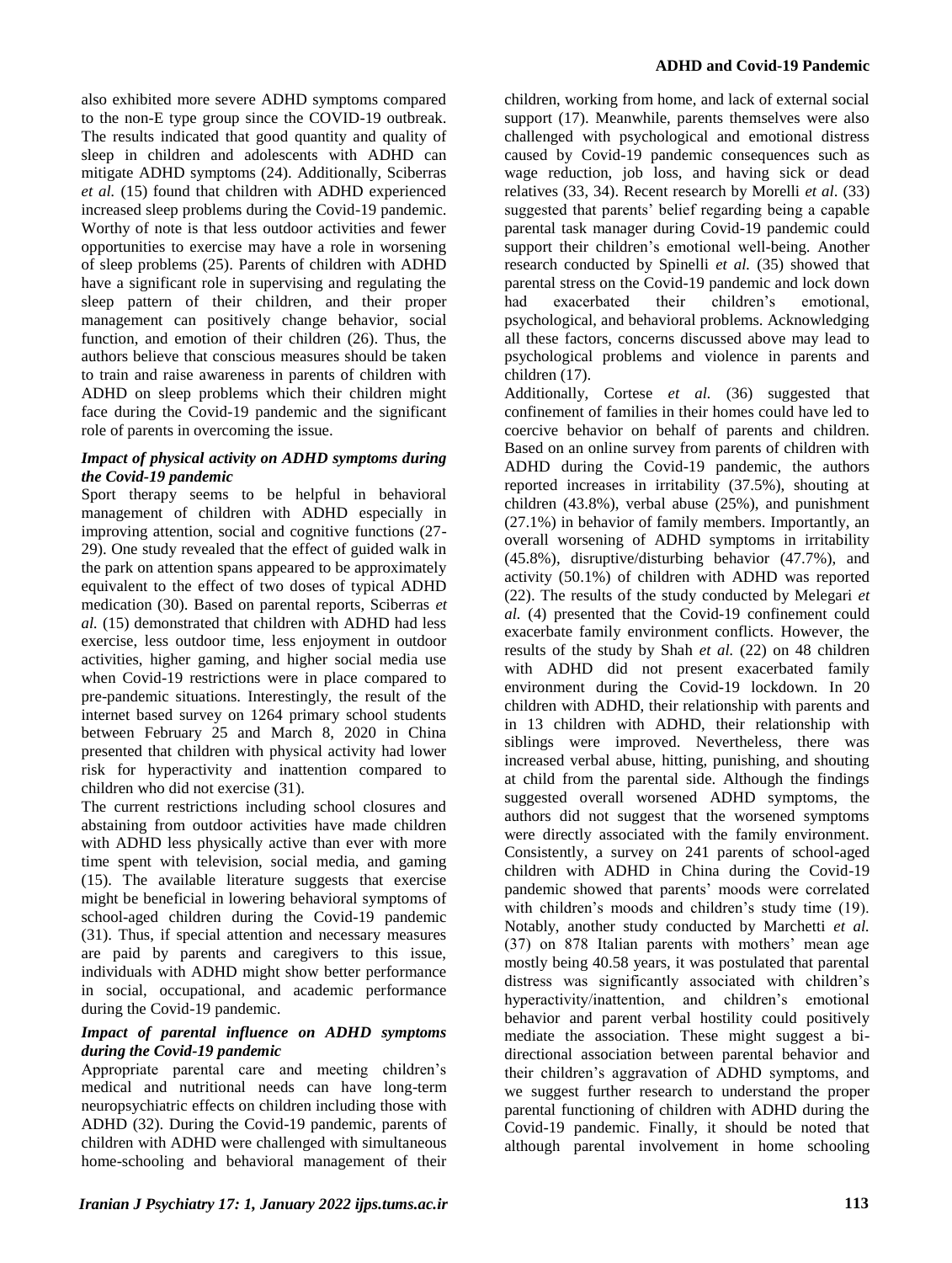## **Davoody, Goeschl, Dolatshahi, et al.**

depends on many factors such as gender of the children and parental beliefs, but school psychologists can help parents in organizing and improving the children's daily structure by implementing particular strategies such as incorporating physical activity into daily routines (38).

#### **2. Vulnerabilities of children and adolescents with ADHD to Covid-19 infection**

Untreated individuals with ADHD seem to be more vulnerable to COVID-19 infection compared to individuals with ADHD who receive proper medication regularly (7). Merzon *et al.* (7) conducted a study on 14022 subjects registered with the Leumit Health Services between February 1st and April 30, 2020 to assess whether ADHD establishes a risk factor for Covid-19 infection and whether proper pharmacotherpay can ameloriate the risk. Based on the subjects' previous Covid-19 test, 1416 subjects tested positive. The Covid-19 positive subjects had higher rates for ADHD compared to Covid-19 negative subjects. Notably, children and adolescents with ADHD who were taking<br>ADHD-specific medications regularly (e.g., ADHD-specific medications regularly (e.g., Methylphenidate or Atomoxetine at therapeutic dosages) showed no additional risk for Covid-19 infection compared to subjects with no ADHD, but the risk for Covid-19 infection dramatically increased in individuals with untreated ADHD (7). The authors postulated that ADHD could be a risk factor for COVID-19 infection and the appropriate ADHD-related pharmacotherapy may ameliorate the risk of infection. Thus, it can be assumed that individuals with ADHD who were treated adequately with an appropriate ADHD-related pharmacotherapy had better outcomes and fewer challenges during this pandemic compared to individuals with untreated ADHD.

Greater risk for COVID-19 infection in individuals with ADHD can be attributed to inattentiveness, hyperactivity, and impulsive behaviors. For instance, inattentiveness decreases the prospects of individuals with ADHD wearing face masks, using detergents, washing their hands, abstaining from outdoor activities, and complying with social distancing (6). Additionally, Pollak *et al.* (39) suggested that high levels of ADHD symptoms could be identified as a predictor of nonadherence to public health instructions during the Covid-19 pandemic. This may be as a result of the greater tendency of these individuals to participate in risky behaviors. The aforementioned behavioral patterns may make it harder for these individuals to adhere to World Health Organization (WHO) prevention protocols and to understand the complexity of the situation, making them more vulnerable to COVID-19 infection (4, 7). Notably, and against expectations, individuals with ADHD who are infected with COVID-19 might show higher recovery rates from Covid-19 infection. This can result from an evolutionary advantage of ADHD and their higher creativity levels in problem solving  $(40, 41)$ . However, further research is needed to assess this observation and to further define whether and how

evolutionary advantages of ADHD may improve recovery rates.

### **3. Vulnerability of children and adolescents with ADHD to consequences of school closure and remote learning**

Schools do not merely serve educational purposes, but rather they are often considered a "second home" that promotes social-emotional development. Moreover, schools and institutions teach their students to maintain personal hygiene, keep a balanced diet, and stay physically active. Hence, loss of daily school structure influences students both physically and mentally (25, 32).

Individuals with ADHD face various difficulties in concentration, time management, prioritizing, and organization of daily tasks due to their impaired selfregulation and self-motivation, leaving dire effects on their education, employment, and interpersonal relationships (13). Moreover, learning disabilities are very common among individuals with ADHD (42), and it can be expected that homeschooling might have deleterious effects on individuals with ADHD in various ways. To illustrate, the result of school closure has been a shift to online classes and digital solutions. While in many cases the shift has been embraced by students, teachers, and parents, this type of education has been challenging for individuals with ADHD (38). This is in line with the finding by Zhang *et al.* (19) where about 56% of interviewed parents of children with ADHD reported worsening of daily routines following confinement restrictions and the shift to online schooling. Zhang *et al.* also observed that with an increased amount of study time, symptoms of ADHD were not exacerbated, and children who could use online study better, might find long concentration easier. Further research conducted by Melegari *et al.* (4) was consistent with the previous statement. Consistently, Becker *et al.* (43) reported that children with ADHD found remote education more difficult than regular schooling. Specifically, students with ADHD receiving academic accommodations were increasingly affected by this, with 31% of parents feeling unprepared to provide adequate academic support to their children at home. Moreover, unavailability or insufficiency of additional support with homeschooling may exacerbate academic performance of individuals with ADHD (44), and available data suggests that poor academic performance can increase risk of depression in individuals with ADHD (45).

While school closure and remote learning have been challenging for children with ADHD and their parents, remote learning may eliminate school-related stressors that children with ADHD regularly experience including social difficulty and poor academic achievement (14, 15) In this regard, parents of individuals with mental health problems stated that homeschooling has had overall negative effects on their children ; however , they also reported positive effects of homeschooling on their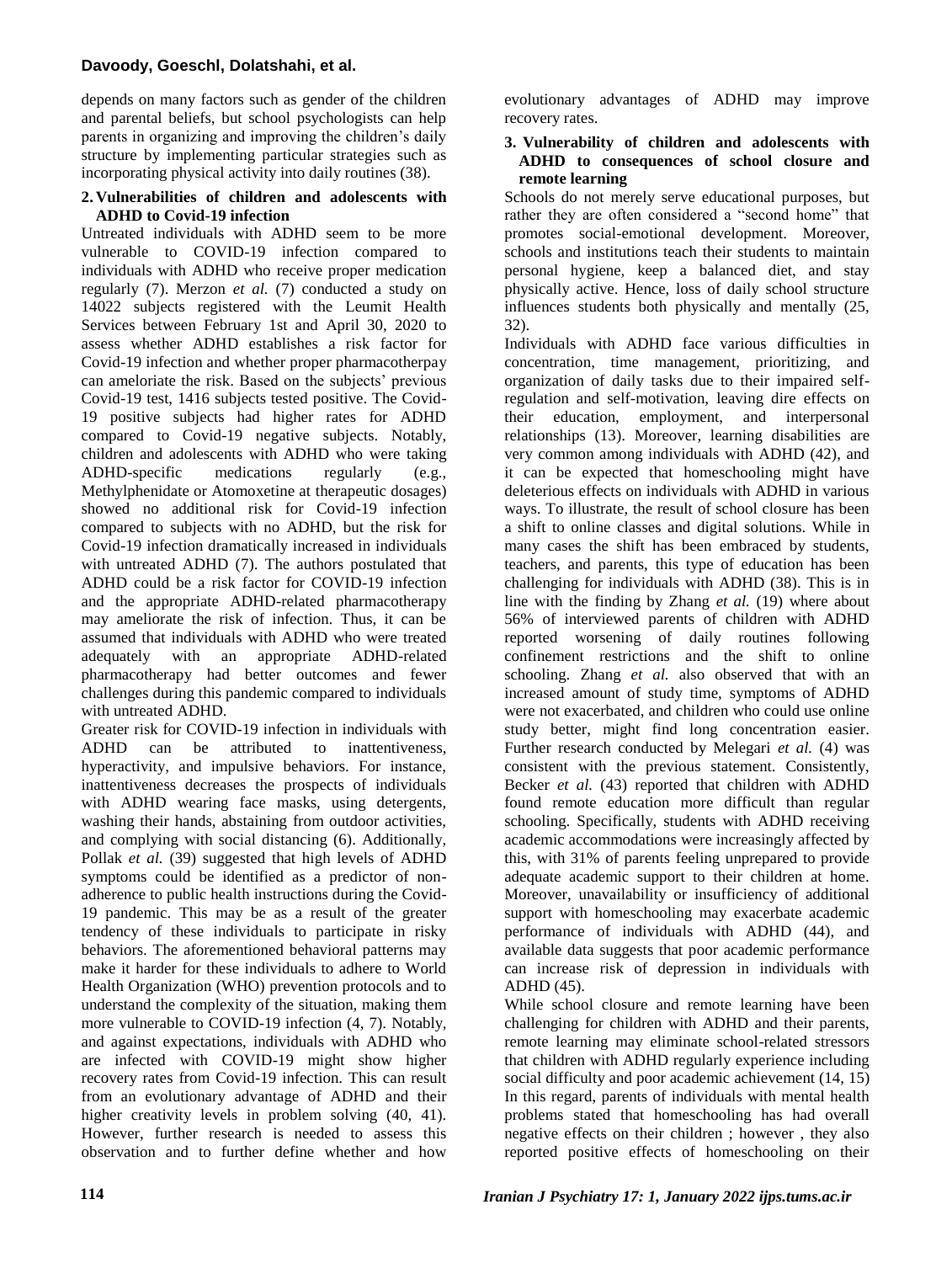children's wellbeing (44). For instance, the results of the study on 48 children with ADHD showed that more than 33% of children improved their academic performance in mathematics, reading, and writing (22). Thorell *et al.* (44) state that the positive effects of homeschooling on children with mental health problems in general or neurodevelopmental disorders, specifically [i.e., ADHD or Autism Spectrum Disorders (ASD)], may be caused by reduced exam pressure, less anxiety as a result of reduced contact with peers, and more flexible timeline for managing school work.

Finally, previous studies indicate that teachers lack sufficient knowledge and attitude about ADHD and have several misconceptions toward the disorder. Proper attitude and measures by teachers (e.g. encouragement and tolerance) can help minimize cognitive dysfunctions of children with ADHD (11). Additionally, teachers take on an important role in initial ADHD diagnosis and monitoring of the condition, but regular ADHD intervention programs which exist in schools have not been adapted to online settings yet (43). In this regard, proper attitude and awareness of teachers toward ADHD and the difficulties individuals with ADHD are facing in the era of Covid-19 pandemic is strongly recommended.

# **Limitation**

Compared to systematic reviews, narrative reviews may bear the risk of missing the whole range of possible topics. For instance, our search strategy and exclusion/inclusion criteria were defined in a broader fashion, compared to the exclusion/inclusion criteria of systematic reviews. Similarly, the time lapse to search for suitable papers was ended in mid-January 2021. However, almost by definition, it seems rather impossible to retrieve and review all of the relevant and rapidly growing literature on the topic. Nevertheless, the results of this narrative review provide a thoroughly elaborated overview of the impact of COVID-19-related restrictions on children and adolescents with ADHD along with its management to provide helpful information for families and clinicians to cope with the situation in a more efficient and satisfying fashion.

# **Conclusion**

In conclusion, children and adolescents with ADHD may face worsening symptoms and challenges during the COVID-19 pandemic. An increase in ADHD symptoms and a decline in general well-being in these individuals have been observed during the Covid-19 pandemic. This is largely due to school closures, drastic changes in routine, parental influence, and decrease in physical activity. Contributing stress factors such as parental behavior, parental absence, harder access to ADHD medication, financial hardships, and domestic abuse in family settings should not be overlooked. By contrast, parents' resources may also have a stress-buffering effect on their children's symptomatology and behavior.

Promising attempts have been made by means of telemedicine and telepsychiatry in parental behavior training as well as provision of care to children and adolescents with ADHD. Thus, a combination of digital health adaptations, physical exercise, and behavioral training of families may provide for adequate management of ADHD during the pandemic. However, further research will be needed to identify targeted approaches for symptom management and amelioration in individuals with ADHD as the COVID-19 pandemic carries on.

# **Acknowledgment**

The authors acknowledge Helen Whitley, BSc (Hons), at the First Faculty of Medicine, Charles University in Prague, Katerinská 32, Prague Czech Republic., who provided writing assistance.

# **Conflict of Interest**

None.

# **References**

- 1. Wang G, Zhang Y, Zhao J, Zhang J, Jiang F. Mitigate the effects of home confinement on children during the COVID-19 outbreak. Lancet. 2020;395(10228):945-7.
- 2. Liu JJ, Bao Y, Huang X, Shi J, Lu L. Mental health considerations for children quarantined because of COVID-19. Lancet Child Adolesc Health. 2020;4(5):347-9.
- 3. Brooks SK, Webster RK, Smith LE, Woodland L, Wessely S, Greenberg N, et al. The psychological impact of quarantine and how to reduce it: rapid review of the evidence. Lancet. 2020;395(10227):912-20.
- 4. Melegari MG, Giallonardo M, Sacco R, Marcucci L, Orecchio S, Bruni O. Identifying the impact of the confinement of Covid-19 on emotional-mood and behavioural dimensions in children and adolescents with attention deficit hyperactivity disorder (ADHD). Psychiatry Res. 2021;296:113692.
- 5. Saurabh K, Ranjan S. Compliance and Psychological Impact of Quarantine in Children and Adolescents due to Covid-19 Pandemic. 2020;87(7):532-6.
- 6. Wang Q, Xu R, Volkow ND. Increased risk of COVID-19 infection and mortality in people with mental disorders: analysis from electronic health records in the United States. World Psychiatry. 2021;20(1):124-30.
- 7. Merzon E, Manor I. ADHD as a Risk Factor for Infection With Covid-19. J Atten Disord. 2021;25(13):1783-90.
- 8. Shinn AK, Viron M. Perspectives on the COVID-19 Pandemic and Individuals With Serious Mental Illness. J Clin Psychiatry. 2020;81(3).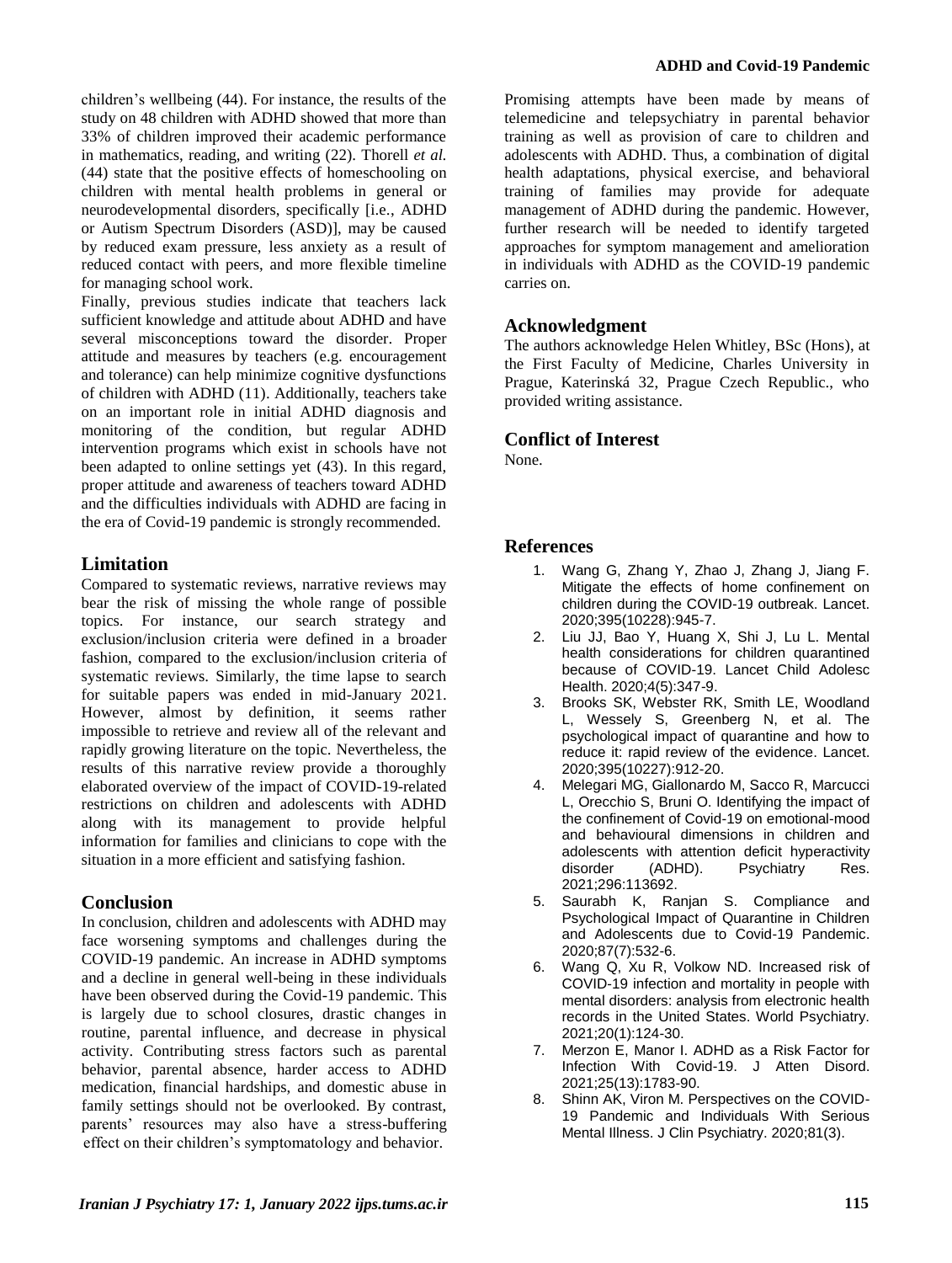### **Davoody, Goeschl, Dolatshahi, et al.**

- 9. Polanczyk GV, Willcutt EG, Salum GA, Kieling C, Rohde LA. ADHD prevalence estimates across three decades: an updated systematic review and meta-regression analysis. Int J Epidemiol. 2014;43(2):434-42.
- 10. Alavi A, Mohammadi MR, Joshaghani N, Mahmoudi-Gharaei Psychological Disorders amongst Children in Urban Areas of Tehran. Iran J Psychiatry. 2010;5(2):55-9.
- 11. Khademi M, Rajeziesfahani S, Noorbakhsh S, Panaghi L, Davari-Ashtiani R, Razjouyan K, et al. Knowledge and Attitude of Primary School Teachers in Tehran/Iran towards ADHD and SLD. Glob J Health Sci. 2016;8(12):141-49.
- 12. Ahmed R, Borst JM, Yong CW, Aslani P. Do<br>parents of children with attentionattentiondeficit/hyperactivity disorder (ADHD) receive adequate information about the disorder and its treatments? A qualitative investigation. Patient Prefer Adherence. 2014;8:661-70.
- 13. Davari-Ashtiani R, Jazayeri F, Arabgol F, Razjouyan K, Khademi M. Psychometric Properties of Persian Version of Conners' Adult Attention Deficit/Hyperactivity Disorder Rating Scale (Screening Form-Self Reporting). Iran J Psychiatry Clin Psychol. 2014;20(3):243-51.
- 14. Bobo E, Lin L, Acquaviva E, Caci H, Franc N, Gamon L, et al. [How do children and adolescents with Attention Deficit Hyperactivity Disorder (ADHD) experience lockdown during<br>the COVID-19 outbreak?l. Encephale. the COVID-19 outbreak?]. Encephale. 2020;46(3s):S85-s92.
- 15. Sciberras E, Patel P, Stokes MA, Coghill D, Middeldorp CM, Bellgrove MA, et al. Physical Health, Media Use, and Mental Health in Children and Adolescents With ADHD During the COVID-19 Pandemic in Australia. 2020:1087054720978549.
- 16. McGowan G, Conrad R, Potts H. 51.2 CHALLENGES WITH MANAGING CHILDREN AND ADOLESCENTS WITH ADHD DURING THE COVID-19 PANDEMIC: A REVIEW OF THE LITERATURE. J Am Acad Child Adolesc Psychiatry. 2020;59(10):S251.
- 17. Fegert JM, Vitiello B, Plener PL, Clemens V. Challenges and burden of the Coronavirus 2019 (COVID-19) pandemic for child and adolescent mental health: a narrative review to highlight clinical and research needs in the acute phase and the long return to normality. Child Adolesc Psychiatry Ment Health. 2020;14:20.
- 18. Nonweiler J, Rattray F, Baulcomb J, Happé F, Absoud M. Prevalence and Associated Factors of Emotional and Behavioural Difficulties during COVID-19 Pandemic in Children with Neurodevelopmental Disorders. 2020;7(9).
- 19. Zhang J, Shuai L, Yu H, Wang Z, Qiu M, Lu L, et al. Acute stress, behavioural symptoms and mood states among school-age children with attention-deficit/hyperactive disorder during the COVID-19 outbreak. Asian J Psychiatr. 2020;51:102077.
- 20. Wolraich ML, Lambert W, Doffing MA, Bickman L, Simmons T, Worley K. Psychometric

properties of the Vanderbilt ADHD diagnostic parent rating scale in a referred population. J Pediatr Psychol. 2003;28(8):559-67.

- 21. Gau SS, Shang CY, Liu SK, Lin CH, Swanson JM, Liu YC, et al. Psychometric properties of the Chinese version of the Swanson, Nolan, and Pelham, version IV scale - parent form. Int J Methods Psychiatr Res. 2008;17(1):35-44.
- 22. Shah R, Raju VV, Sharma A, Grover S. Impact of COVID-19 and Lockdown on Children with ADHD and Their Families-An Online Survey and a Continuity Care Model. J Neurosci Rural Pract. 2021;12(1):71-9.
- 23. Kirov R, Brand S. Sleep problems and their effect in ADHD. Expert Rev Neurother. 2014;14(3):287-99.
- 24. Çetin FH, Uçar HN. Chronotypes and trauma reactions in children with ADHD in home confinement of COVID-19: full mediation effect of sleep problems. 2020;37(8):1214-22.
- 25. Becker SP, Gregory AM. Editorial Perspective: Perils and promise for child and adolescent sleep and associated psychopathology during the COVID-19 pandemic. J Child Psychol Psychiatry.2020;61(7):757-9.
- 26. Keshavarzi Z, Bajoghli H, Mohamadi MR, Salmanian M, Kirov R, Gerber M, et al. In a randomized case-control trial with 10-years olds suffering from attention deficit/hyperactivity disorder (ADHD) sleep and psychological functioning improved during a 12-week sleeptraining program. World J Biol Psychiatry. 2014;15(8):609-19.
- 27. Hupp SD, Reitman D, Northup J, O'Callaghan P, LeBlanc M. The effects of delayed rewards,<br>tokens, and stimulant medication on medication on sportsmanlike behavior with ADHD-diagnosed children. Behav Modif. 2002;26(2):148-62.
- 28. Ludyga S, Gerber M, Mücke M, Brand S, Weber P, Brotzmann M, et al. The Acute Effects of Aerobic Exercise on Cognitive Flexibility and Task-Related Heart Rate Variability in Children With ADHD and Healthy Controls. J Atten Disord. 2020;24(5):693-703.
- 29. Hoza B, Smith AL, Shoulberg EK, Linnea KS, Dorsch TE, Blazo JA, et al. A randomized trial examining the effects of aerobic physical activity on attention-deficit/hyperactivity disorder symptoms in young children. J Abnorm Child Psychol. 2015;43(4):655-67.
- 30. Taylor AF, Kuo FE. Children with attention deficits concentrate better after walk in the park. J Atten Disord. 2009;12(5):402-9.
- 31. Liu Q, Zhou Y, Xie X, Xue Q, Zhu K, Wan Z, et al. The prevalence of behavioral problems among school-aged children in home quarantine during the COVID-19 pandemic in china. J Affect Disord. 2021;279:412-6.
- 32. Ghosh R, Dubey MJ, Chatterjee S, Dubey S. Impact of COVID -19 on children: special focus on the psychosocial aspect. Minerva Pediatr. 2020;72(3):226-35.
- 33. Morelli M, Cattelino E, Baiocco R, Trumello C, Babore A, Candelori C, et al. Parents and Children During the COVID-19 Lockdown: The